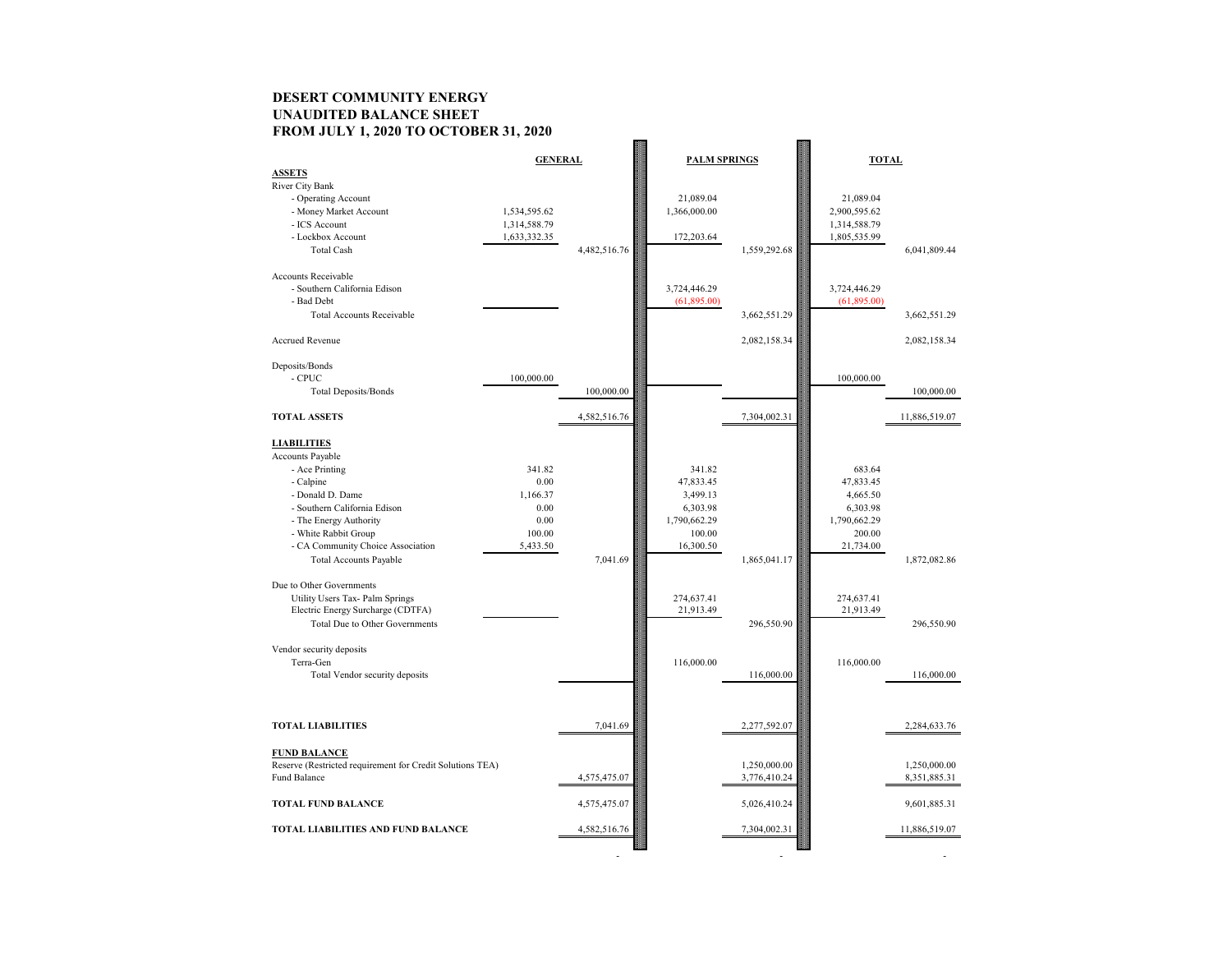# **DESERT COMMUNITY ENERGY UNAUDITED STATEMENT OF REVENUES, EXPENDITURES, AND CHANGES IN FUND BALANCES FROM JULY 1, 2020 TO OCTOBER 31, 2020**

|                                                | <b>GENERAL</b> |              | <b>PALM SPRINGS</b> |               | <b>TOTAL</b>      |               |
|------------------------------------------------|----------------|--------------|---------------------|---------------|-------------------|---------------|
| <b>REVENUES</b>                                |                |              |                     |               |                   |               |
| Electricity Sales <sup>(1)</sup>               |                | 0.00         |                     | 16,719,719.25 |                   | 16,719,719.25 |
| <b>Bad Debt</b>                                |                | 0.00         |                     | (45,379.51)   |                   | (45,379.51)   |
| Other Revenue                                  |                | 0.00         |                     | 238,832.44    |                   | 238,832.44    |
| <b>Investment Income</b>                       |                | 7,359.17     |                     | 0.00          |                   | 7,359.17      |
| <b>TOTAL REVENUES</b>                          |                | 7,359.17     |                     | 16,913,172.18 |                   | 16,920,531.35 |
| <b>EXPENDITURES</b>                            |                |              |                     |               |                   |               |
| Cost of Electricity                            |                |              |                     |               |                   |               |
| <b>Electricity Purchase</b>                    | 0.00           |              | 8,568,681.60        |               | 8,568,681.60      |               |
| Low Carbon Settlement                          | 0.00           |              | 516,712.50          |               | 516,712.50        |               |
| Renewable Energy Credit Settlement             | 0.00           |              | 0.00                |               | 0.00              |               |
| Market Charges                                 | 0.00           |              | 4,609,628.65        |               | 4,609,628.65      |               |
| <b>Total Cost of Electricity</b>               |                | 0.00         |                     | 13,695,022.75 |                   | 13,695,022.75 |
| Accounting / Bank Services                     |                | 209.95       |                     | 209.95        |                   | 419.90        |
| Professional Services                          |                |              |                     |               |                   |               |
| - Arthur J Gallaguer Insurance & co            | 233.13<br>0.00 |              | 233.13              |               | 466.25            |               |
| - LSL, CPAs                                    |                |              | 0.00                |               | 0.00              |               |
| - Lift to Rise<br>- Southern California Edison | 0.00<br>0.00   |              | 0.00<br>19,905.35   |               | 0.00<br>19,905.35 |               |
| <b>Total Professional Services</b>             |                | 233.13       |                     |               |                   |               |
|                                                |                |              |                     | 20,138.48     |                   | 20,371.60     |
| Insurance<br>- Directors & Officers            | 3,000.00       |              | 3,000.00            |               | 6,000.00          |               |
| - General Liability                            | 250.00         |              | 250.00              |               | 500.00            |               |
| Total Insurance                                |                | 3,250.00     |                     | 3,250.00      |                   | 6,500.00      |
| Consultants                                    |                |              |                     |               |                   |               |
| - Donald D. Dame                               | 1,957.38       |              | 5,872.13            |               | 7,829.50          |               |
| - Calpine Energy Solutions                     | 0.00           |              | 191,306.30          |               | 191,306.30        |               |
| $\mathbf{-}\operatorname{CVAG}$                | 0.00           |              | 0.00                |               | 0.00              |               |
| - The Energy Authority                         | 0.00           |              | 420,815.53          |               | 420,815.53        |               |
| - White Rabbit Group                           | 800.00         |              | 800.00              |               | 1,600.00          |               |
| <b>Total Consultants</b>                       |                | 2,757.38     |                     | 618,793.96    |                   | 621,551.33    |
| Outreach                                       |                |              |                     |               |                   |               |
| - Burke Rix Communications                     | 0.00           |              | 10,483.02           |               | 10,483.02         |               |
| Total Outreach                                 |                | 0.00         |                     | 10,483.02     |                   | 10,483.02     |
| Postage                                        |                |              |                     |               |                   |               |
| - Ace Printing                                 | 1,171.19       |              | 1,171.19            |               | 2,342.37          |               |
| <b>Total Printing</b>                          |                | 1,171.19     |                     | 1,171.19      |                   | 2,342.37      |
| Printing                                       |                |              |                     |               |                   |               |
| - Ace Printing                                 | 1,738.61       |              | 1,738.61            |               | 3,477.21          |               |
| <b>Total Printing</b>                          |                | 1,738.61     |                     | 1,738.61      |                   | 3,477.21      |
| Registrations/Memberships                      |                |              |                     |               |                   |               |
| - CA Community Choice Association              | 10,898.25      |              | 32,694.75           |               | 43,593.00         |               |
| <b>Total Registration/Memberships</b>          |                | 10,898.25    |                     | 32,694.75     |                   | 43,593.00     |
| <b>TOTAL EXPENDITURES</b>                      |                | 20,258.49    |                     | 14,383,502.69 |                   | 14,403,761.18 |
|                                                |                |              |                     |               |                   |               |
| Excess of Revenues over Expenditures           |                | (12,899.32)  |                     | 2,529,669.49  |                   | 2,516,770.17  |
| Fund Balance - Beginning of the Year           |                | 4,588,374.39 |                     | 2,496,740.75  |                   | 7,085,115.14  |
| Fund Balance - End of the Year                 |                | 4,575,475.07 |                     | 5,026,410.24  |                   | 9,601,885.31  |

(1) Electricity sales revenue includes revenues actually billed to customers as well as estimated customer usage during the reporting period that is not yet billed